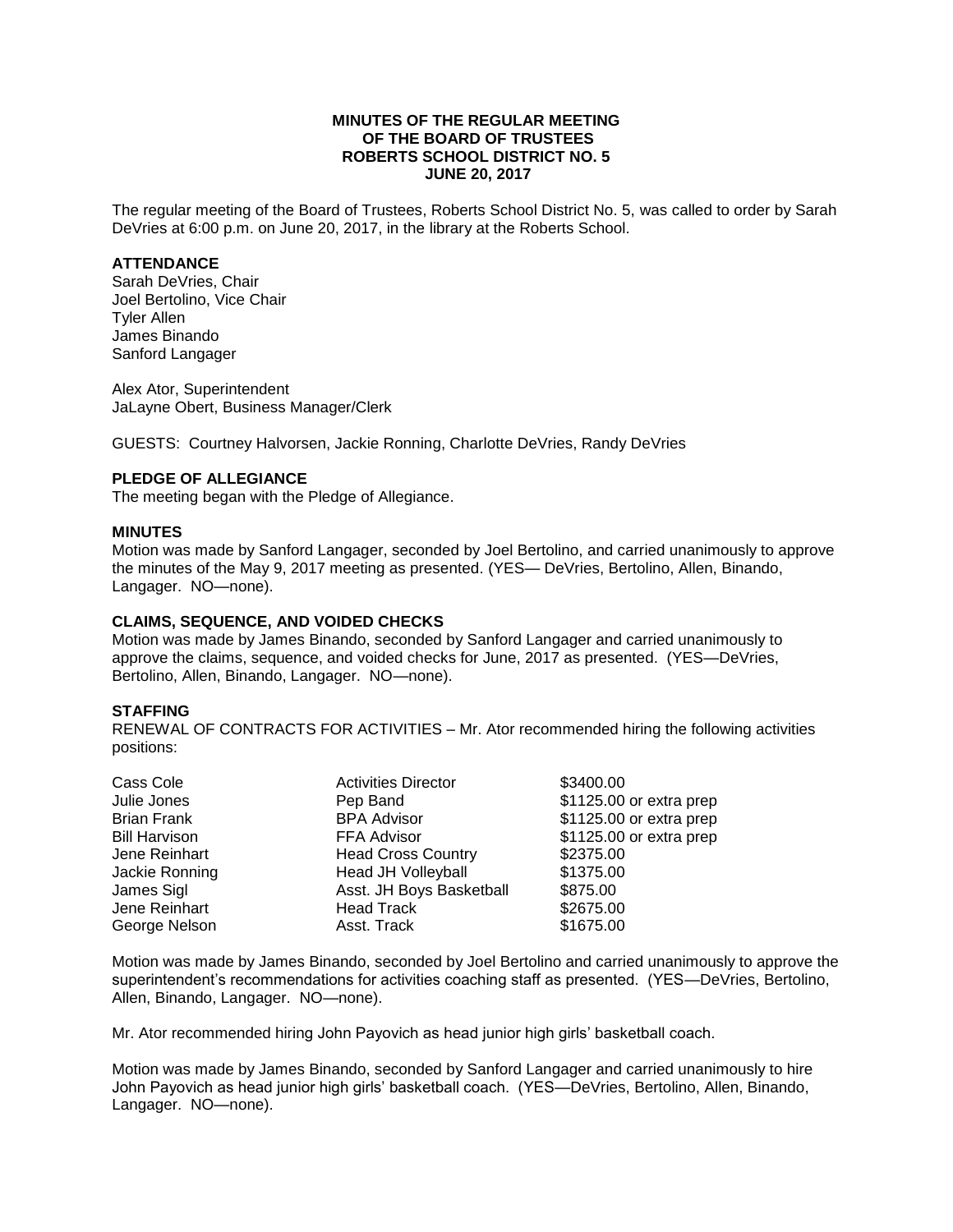Mr. Ator recommended hiring the following activities coaching staff:

| Melissa Bertolino    | <b>Head HS Volleyball Coach</b> | \$2275.00 |
|----------------------|---------------------------------|-----------|
| <b>Theresa Kosel</b> | Asst. HS Volleyball Coach       | \$1675.00 |
| Dan Kosel            | Head HS Boys Basketball         | \$2275.00 |
| Theresa Kosel        | <b>Head HS Girls Basketball</b> | \$2200.00 |
| Melissa Bertolino    | Asst. HS Girls Basketball       | \$1675.00 |

Motion was made by Sanford Langager, seconded by Tyler Allen and carried unanimously to approve the superintendent's recommendations for activities coaching staff as presented. (YES—DeVries, Allen, Binando, Langager. NO—none. Abstained – Bertolino (conflict of interest)).

Motion was made by Joel Bertolino, seconded by Sanford Langager and carried unanimously to hire John Payovich as Assistant High School Boys Basketball Coach (\$1675.00) and Head Junior High Boys Basketball Coach (\$1375.00). (YES—DeVries, Bertolino, Allen, Binando, Langager. NO—none).

Motion was made by Joel Bertolino, seconded by Sanford Langager and carried unanimously to hire Lindy Allen as Assistant Junior High Volleyball Coach (\$875.00). (YES—DeVries, Bertolino, Langager. NO—none. Abstained – Allen, Binando (conflict of interest)).

EXTENDED CONTRACTS – Mr. Ator recommended approval of the following extended contracts:

| Cass Cole            | <b>Special Education</b> | \$2805.96 |
|----------------------|--------------------------|-----------|
| Courtney Halvorsen   | Counselor                | \$1639.52 |
| <b>Bill Harvison</b> | Vo-Ag                    | \$1280.90 |

Motion was made by Joel Bertolino, seconded by Sanford Langager and carried unanimously to approve the superintendent's recommendations for extended contracts. (YES—DeVries, Bertolino, Allen, Binando, Langager. NO – none).

Mr. Ator stated the new hire for math, Dusty Reno, has not been able to sell his home and so has not returned his contract. He stated the position has been readvertised and he has reached out to other applicants who applied.

Ms. DeVries stated we need to schedule interviews as soon as possible and she would be willing to be on the interview team.

Ms. DeVries stated Mr. Reno was also going to be a bus driver. Mr. Ator stated he'll talk about that later.

#### **NEW BUSINESS**

REVIEW OF CELL PHONE POLICY – Mr. Ator stated Charlotte and Randy DeVries are here to talk to the Board about concerns they have with the cell phone policy.

Mrs. DeVries stated the current cell phone policy is very non-restrictive and a video was taken on the playground of their child that she didn't want taken. She stated she hopes the video has been destroyed but she can't know for sure and with today's social media, it could reappear in five years. She stated she would like the Board to look at the problems with the policy of students having their cell phones all the time and the distractions it may cause.

Mr. Langager stated he was upset when he heard about the video taken of their child and agreed we need to reexamine the policy.

Mr. Bertolino stated when we looked at this policy he didn't think about it applying to the younger students but many of them now have their own phones.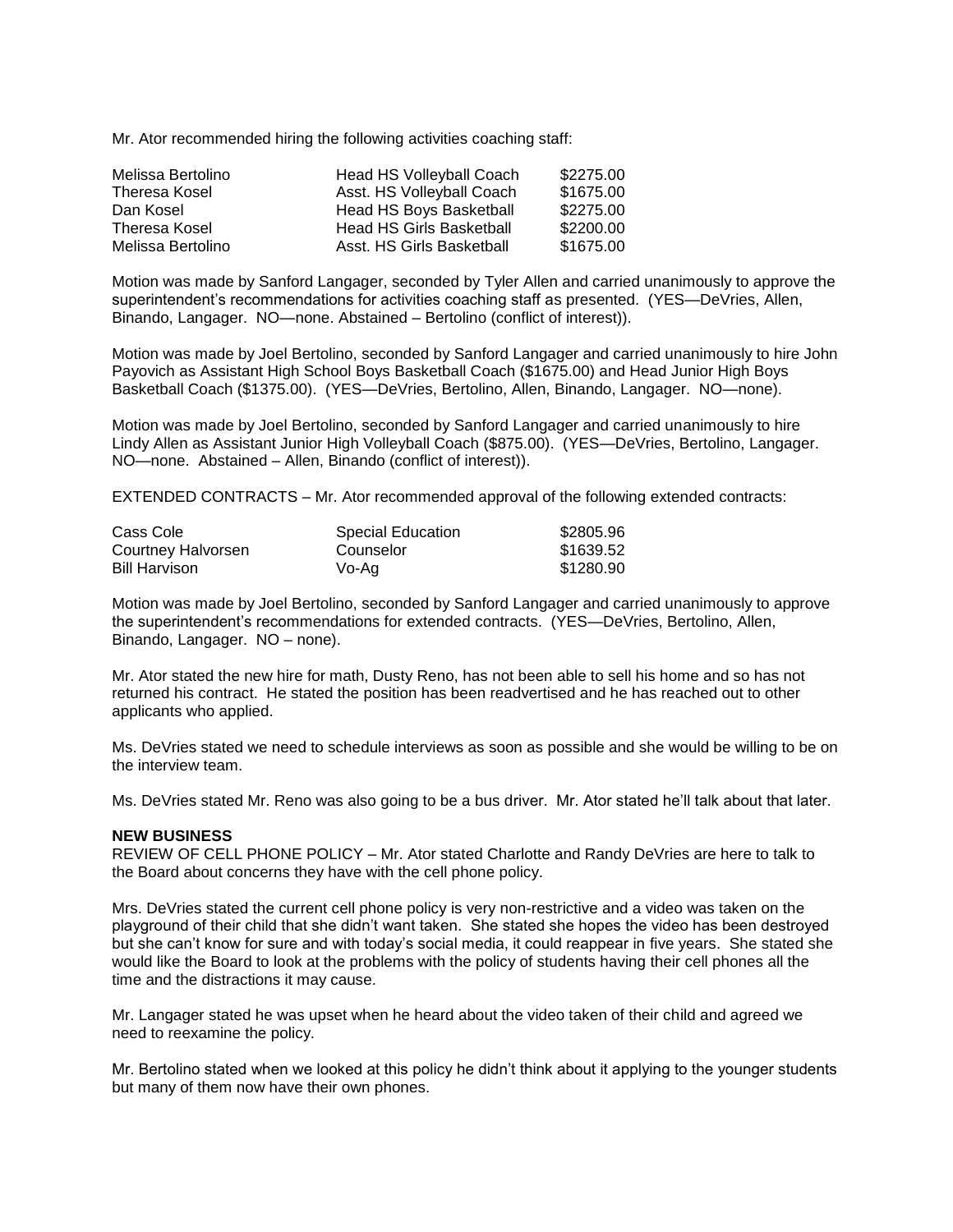Randy DeVries stated he sees students in the classrooms on their cell phones and doesn't think it should be allowed.

Mr. Binando stated we definitely need to look at the policy from the standpoint of younger students.

Mrs. DeVries distributed copies of cell phone policies from other schools in the county.

Mr. Ator stated we need to have some major education for staff on cell phone usage by students as some staff won't confront a student with a phone and that is inappropriate.

Mr. Ator recommended a committee look at revisions to the policy and whatever is decided by the Board, we need to see it is enforced. Ms. DeVries and Mr. Binando volunteered to examine the policy with Mr. Ator.

### **OLD BUSINESS**

SPRING ORDER REVIEW – Mr. Ator stated bids for the bus barn doors, floor and carpet cleaner, science curriculum and technology purchases are included in the packet. He added junior high volleyball uniforms can be purchased from the activities account.

Mr. Ator recommended accepting the bid from Red Lodge Overhead Door for the bus barn doors in the amount of \$14,000.

Motion was made by James Binando, seconded by Joel Bertolino and carried unanimously to award the bid for the bus barn doors to Red Lodge Overhead Door for \$14,000. (YES—DeVries, Bertolino, Allen, Binando, Langager. NO—none).

After discussion, it was decided to get more bids for the electrical work on the bus barn doors.

Mrs. Ronning stated she will get the junior high volleyball girls together and do some research on the uniforms they like best.

Mr. Ator recommended approval of the following year-end purchases:

| Floor Scrubber/Carpet Cleaner | Hanson Chemical          | \$10301.98 (Gen. Fund) |
|-------------------------------|--------------------------|------------------------|
| Science Curriculum            | Various                  | \$12441.79 (REAP)      |
| Tables/Chairs                 | Classroom Direct         | \$5399.30 (Gen. Fund)  |
| Technology Purchases          | <b>Rimrock Computers</b> | \$13530.00 (Tech Fund) |

Motion was made by Sanford Langager, seconded by Tyler Allen and carried unanimously to approve the superintendent's recommendation for year-end purchases. (YES—DeVries, Bertolino, Allen, Binando, Langager. NO—none).

APPROVAL OF 2017-2018 CLASS SCHEDULE – Mr. Ator asked for approval of next year's schedule as presented.

Motion was made by James Binando, seconded by Joel Bertolino and carried unanimously to approve the 2017-2018 class schedule as presented. (YES—DeVries, Bertolino, Allen, Binando, Langager. NO none).

## **SUPERINTENDENT REPORT**

CONTRACT FOR NURSING SERVICES – Mr. Ator recommended approval of the Service Agreement for School Nurse Services for next school year at a cost of \$36.58 per hour and 55 cents per mile for travel.